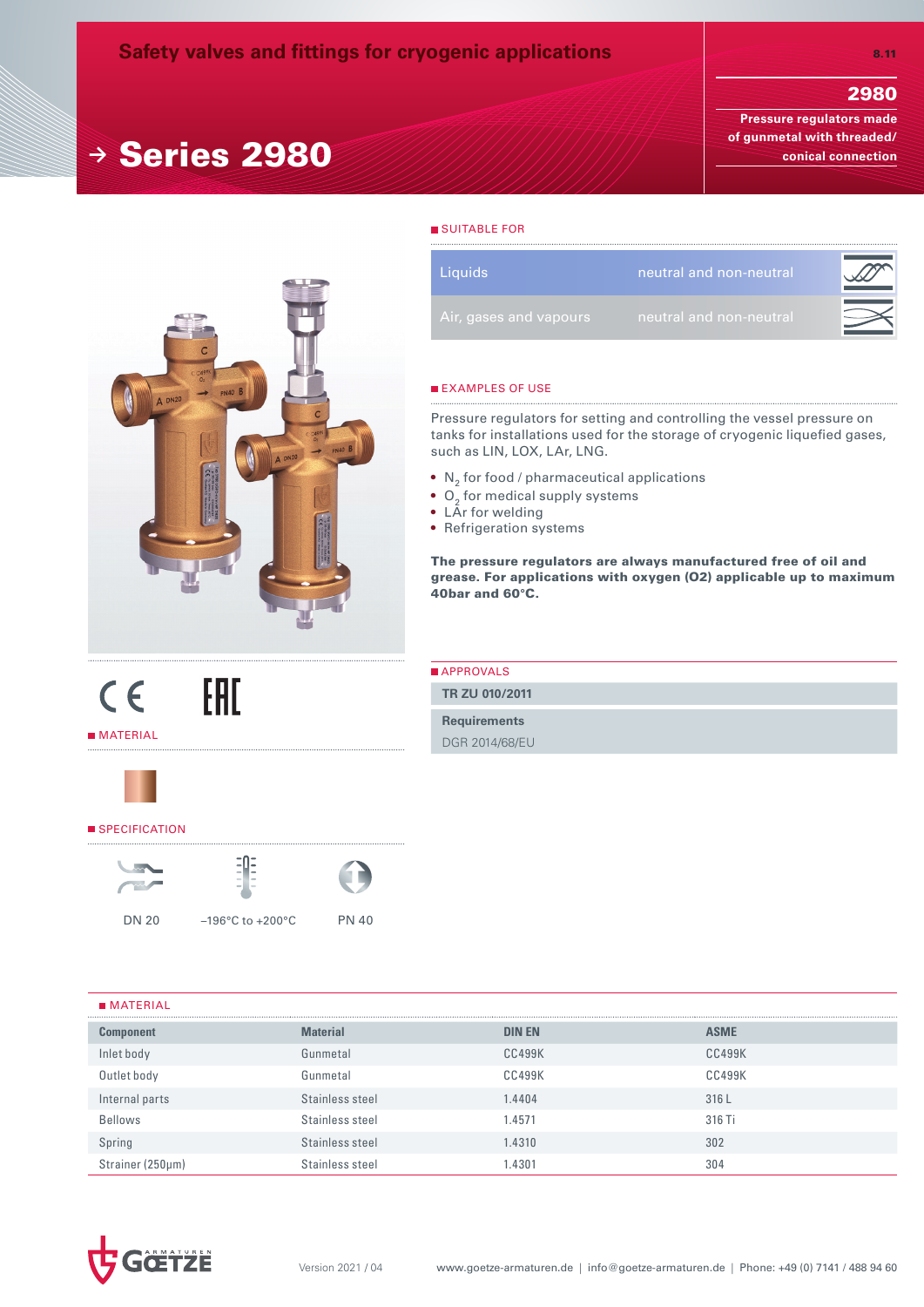| Serie 2980 VALVE VERSION                                                                                                                       |                                                                           |                                                                                                    |                     |                                     |
|------------------------------------------------------------------------------------------------------------------------------------------------|---------------------------------------------------------------------------|----------------------------------------------------------------------------------------------------|---------------------|-------------------------------------|
| $\mathbf b$                                                                                                                                    | with bellows                                                              | high-quality stainless steel bellows for pressure build-up and reduction function                  |                     |                                     |
| <b>MEDIUM</b>                                                                                                                                  |                                                                           |                                                                                                    |                     |                                     |
| GF                                                                                                                                             | gaseous and liquid                                                        | Cryogenic liquified gases, vapours and liquids.                                                    |                     |                                     |
| ■ TYPE OF LIFTING MECHANISM                                                                                                                    |                                                                           |                                                                                                    |                     |                                     |
| $\bf{0}$                                                                                                                                       | without lifting device                                                    |                                                                                                    |                     |                                     |
|                                                                                                                                                | OPERATING PRESSURE RANGES                                                 |                                                                                                    |                     |                                     |
| LP                                                                                                                                             |                                                                           | Low-pressure version                                                                               |                     | 2 to 10 bar                         |
| <b>SP</b>                                                                                                                                      |                                                                           | Standard version                                                                                   |                     | 8 to 24 bar                         |
| <b>HP</b>                                                                                                                                      |                                                                           | High-pressure version                                                                              |                     | 22 to 38 bar                        |
|                                                                                                                                                | ■ AVAILABLE NOMINAL DIAMETERS AND CONNECTION SIZES                        |                                                                                                    |                     |                                     |
|                                                                                                                                                |                                                                           | 20<br>M40x2 (G1 1/4")                                                                              |                     |                                     |
|                                                                                                                                                | M40x2 (G1 1/4")                                                           |                                                                                                    |                     |                                     |
|                                                                                                                                                | ∎ TYPE OF CONNECTION INLET A / OUTLET B SCREW CONNECTIONS                 |                                                                                                    |                     |                                     |
|                                                                                                                                                | Standard<br><u>a sa sa</u>                                                | Male thread M40x2 / Male thread M40x2                                                              | DIN 13-7 / DIN 13-7 |                                     |
|                                                                                                                                                |                                                                           | Male thread G1 1/4 / Male thread G1 1/4                                                            |                     | DIN EN ISO 228-1 / DIN EN ISO 228-1 |
|                                                                                                                                                | $\blacksquare$ ACCESSORIES NON-RETURN UNIT (Z1) / CONNECTION G $_{\rm c}$ |                                                                                                    |                     |                                     |
|                                                                                                                                                |                                                                           | Non-return unit made of brass with PTFE ball sealing, male thread connection and cap nut           |                     |                                     |
|                                                                                                                                                |                                                                           | Non-return unit made of stainless steel with PTFE ball sealing, male thread connection and cap nut |                     |                                     |
|                                                                                                                                                |                                                                           | XX=10 Male thread M40x2 and cap nut M26x1,5   XX=20 Male thread G1 1/4 and cap nut G3/4            |                     |                                     |
|                                                                                                                                                | $\blacksquare$ ACCESSORIES SCREW CONNECTION (Z2) / CONNECTION GA AND GB   |                                                                                                    |                     |                                     |
| <b>Nominal diameter DN</b><br>Inlet<br><b>Outlet</b><br><b>METm/METm</b><br>m/m<br>E2980.020.100.XX<br>E2900.020.100.XX<br>E2980.020.AB.001.XX | Screw connection GAB with solder ball socket                              | Pipe 28x1,5                                                                                        | <b>DIN EN 12449</b> | CW617N / CW617N                     |

Scope of delivery screw connection: 2x cap and 2x pipe sockets

| $\blacksquare$ ACCESSORIES SCREW CONNECTION (Z3) / CONNECTION G                        |                                      |                 |                        |               |  |  |  |  |
|----------------------------------------------------------------------------------------|--------------------------------------|-----------------|------------------------|---------------|--|--|--|--|
| E2980.020.C.001.XX                                                                     | <b>DIN EN 12449</b>                  | CW617N / CW617N |                        |               |  |  |  |  |
| E2980.020.C.002.XX                                                                     | Screw connection GC with welding end | Pipe 17,2x2,3   | <b>DIN EN ISO 1127</b> | I.4404 / 316L |  |  |  |  |
| $XX = 10$ cap nut with thread M26x1,5   $XX = 20$ cap nut with thread G <sup>3</sup> 4 |                                      |                 |                        |               |  |  |  |  |

Scope of delivery screw connection: 1x cap and 1x pipe sockets

| $\blacksquare$ ACCESSORIES SCREW CONNECTION (Z4) / CONNECTION $G_R$                                                    |                                             |               |                        |                 |  |  |  |  |  |
|------------------------------------------------------------------------------------------------------------------------|---------------------------------------------|---------------|------------------------|-----------------|--|--|--|--|--|
| E2980.020.R.001.XX                                                                                                     | Screw connection GR with solder ball socket | Pipe 28x1,5   | <b>DIN EN 12449</b>    | CW617N / CW617N |  |  |  |  |  |
| E2980.020.R.002.XX                                                                                                     | Screw connection GR with solder ball socket | Pipe 18x1,5   | <b>DIN EN 12449</b>    | CW617N / CW617N |  |  |  |  |  |
| E2980.020.R.003.XX                                                                                                     | Screw connection GR with welding end        | Pipe 26,9x2,0 | <b>DIN EN ISO 1127</b> | 1.4404 / 316L   |  |  |  |  |  |
| E2980.020.R.004.XX<br>Screw connection GR with welding end<br><b>DIN EN ISO 1127</b><br>Pipe 17,2x2,3<br>1.4404 / 316L |                                             |               |                        |                 |  |  |  |  |  |
| $XX = 10$ cap nut with thread M40x2   $XX = 20$ 10 cap nut with thread G1 1/4                                          |                                             |               |                        |                 |  |  |  |  |  |

Scope of delivery screw connection: 1x cap and 1x pipe sockets

| $\blacksquare$ SEALS |                         |                |
|----------------------|-------------------------|----------------|
|                      | Polytetratiuoroethylene | $+200^{\circ}$ |

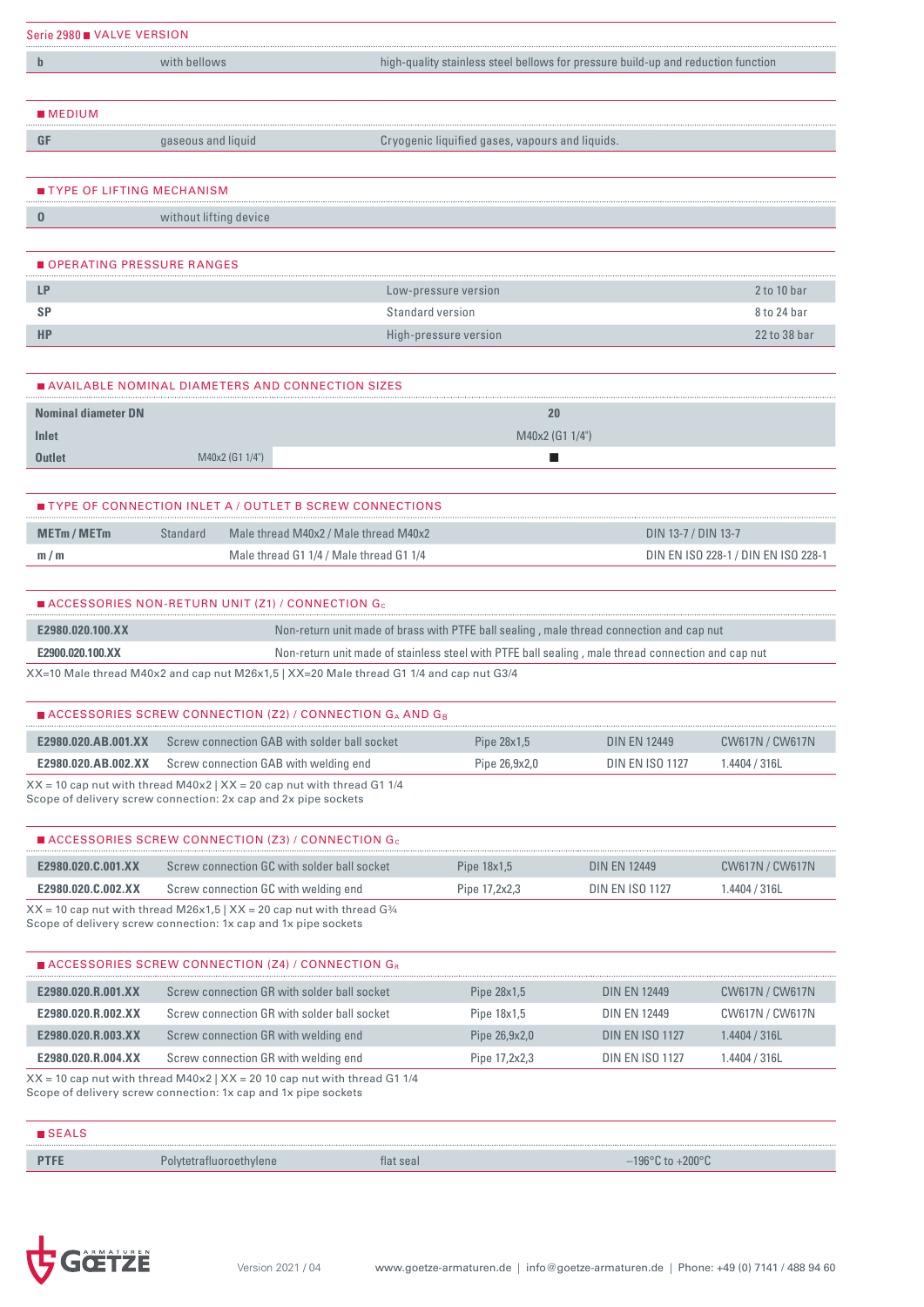#### Nominal diameters, connections, installation dimensions

| Series 2980: Connection, installation dimensions |                 |                                                      |                                             |
|--------------------------------------------------|-----------------|------------------------------------------------------|---------------------------------------------|
| <b>Version</b>                                   |                 | <b>METm/METm</b><br>Fine thread according to DIN13-7 | m/m<br>Thread according to DIN EN ISO 228-1 |
| <b>Nominal diameter</b>                          | <b>DN</b>       | 20                                                   | 20                                          |
| <b>Screw connection</b>                          | $G_{A,B,R}$     | M40x2                                                | G1 1/4"                                     |
| <b>Screw connection</b>                          | Gc              | M26x1,5                                              | $3/4$ "                                     |
| <b>Cone connection</b>                           | <b>W1/W2</b>    | $37^\circ$                                           | $60^\circ$                                  |
| <b>Operating pressure range</b>                  | bar             | $2 - 10$                                             | $2 - 10$                                    |
| in bar                                           |                 | $8 - 24$                                             | $8 - 24$                                    |
|                                                  |                 | $22 - 38$                                            | $22 - 38$                                   |
| <b>Installation dimensions</b>                   | H1              | 139                                                  | 139                                         |
| in mm                                            | <b>Hmax</b>     | 172                                                  | 172                                         |
|                                                  | H <sub>2</sub>  | 63                                                   | 63                                          |
|                                                  | H3 <sup>1</sup> | 156                                                  | 156                                         |
|                                                  | H4 <sup>2</sup> | 81                                                   | 83                                          |
|                                                  | H5 <sup>3</sup> | 180                                                  | 182                                         |
|                                                  | D               | 85                                                   | 85                                          |
|                                                  | L1              | 125                                                  | 125                                         |
|                                                  | L2 <sup>4</sup> | 174                                                  | 178                                         |
|                                                  | SW <sub>1</sub> | 16                                                   | 16                                          |
|                                                  | SW <sub>2</sub> | 18                                                   | 18                                          |
|                                                  | SW <sub>3</sub> | 32                                                   | 32                                          |
| Weight                                           | kg              | 3,4                                                  | 3,4                                         |
| <b>Kvs-value</b>                                 | $m^3/h$         | 3,2                                                  | 3,2                                         |

'H3 corresponds to accessories for the non-return unit (Z1) Items: E2900.020.100.XX.<br>?H4 corresponds to accessories screw connection (Z3) Items:E2980.020.C.001.XX. Other dimensions on request.<br>?H5 corresponds to accessori

4L2 corresponds to accessories screw connection (Z2) Items: E2980.020.AB.001.XX. Other dimensions on request.

#### MAIN DIMENSIONS, INSTALLATION DIMENSIONS